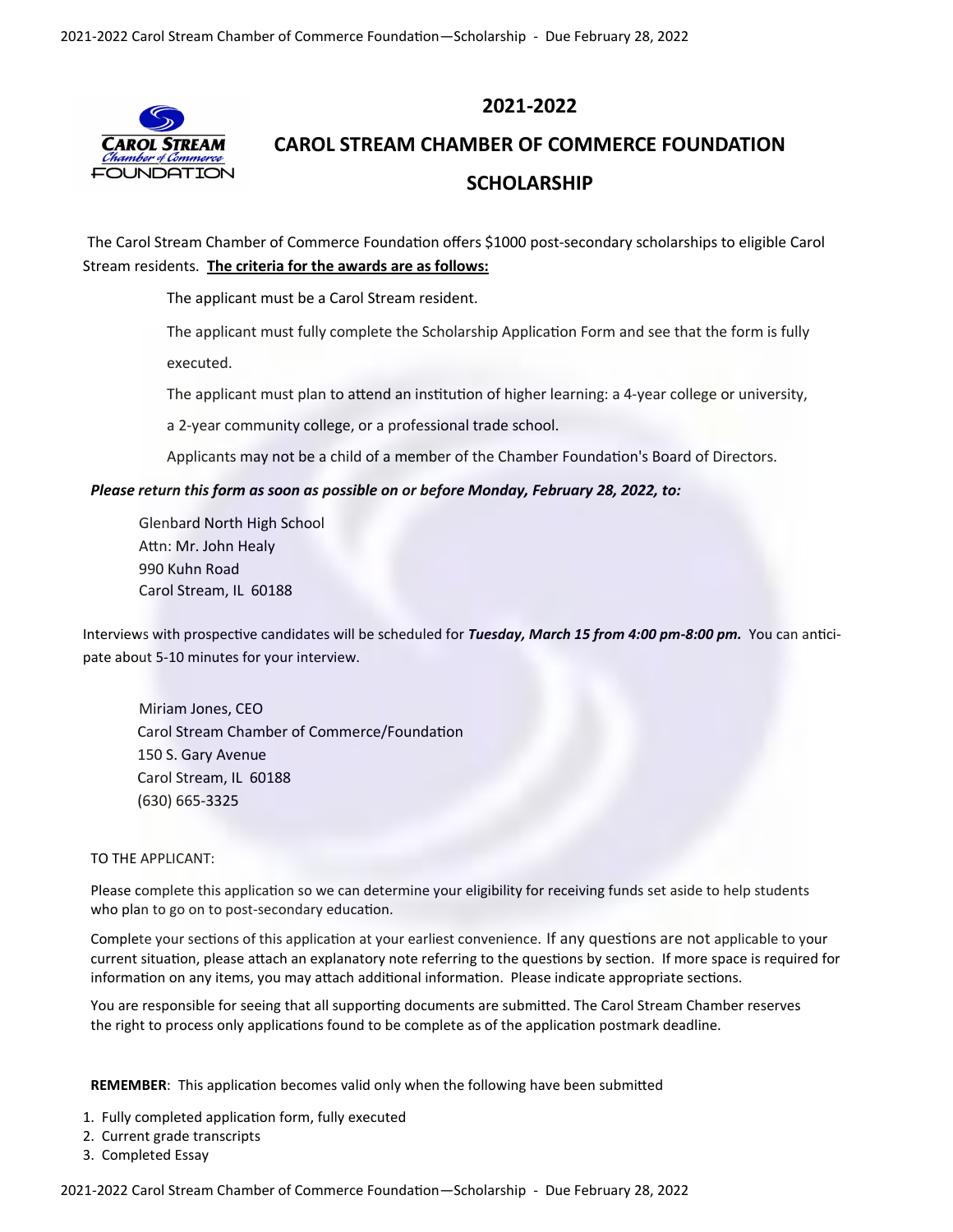# **Step 1 - Complete Application**

## **School Activities: (Clubs and/or sports)**

| Activities | Years of participation<br>(indicate 9, 10, 11, 12 |
|------------|---------------------------------------------------|
|            |                                                   |
|            |                                                   |
|            |                                                   |
|            |                                                   |
|            |                                                   |

### **Community Activities:** Youth groups, church groups, volunteer experiences

| Organization Name | Time of participation (i.e.,<br>June of 2019) |
|-------------------|-----------------------------------------------|
|                   |                                               |
|                   |                                               |
|                   |                                               |

**Honors or Awards**: These can be from your specific high school or community organizations. This includes membership to any honor societies (i.e., National Honor Society)

| Name of Honor or Award | Year award/honor received |
|------------------------|---------------------------|
|                        |                           |
|                        |                           |
|                        |                           |
|                        |                           |